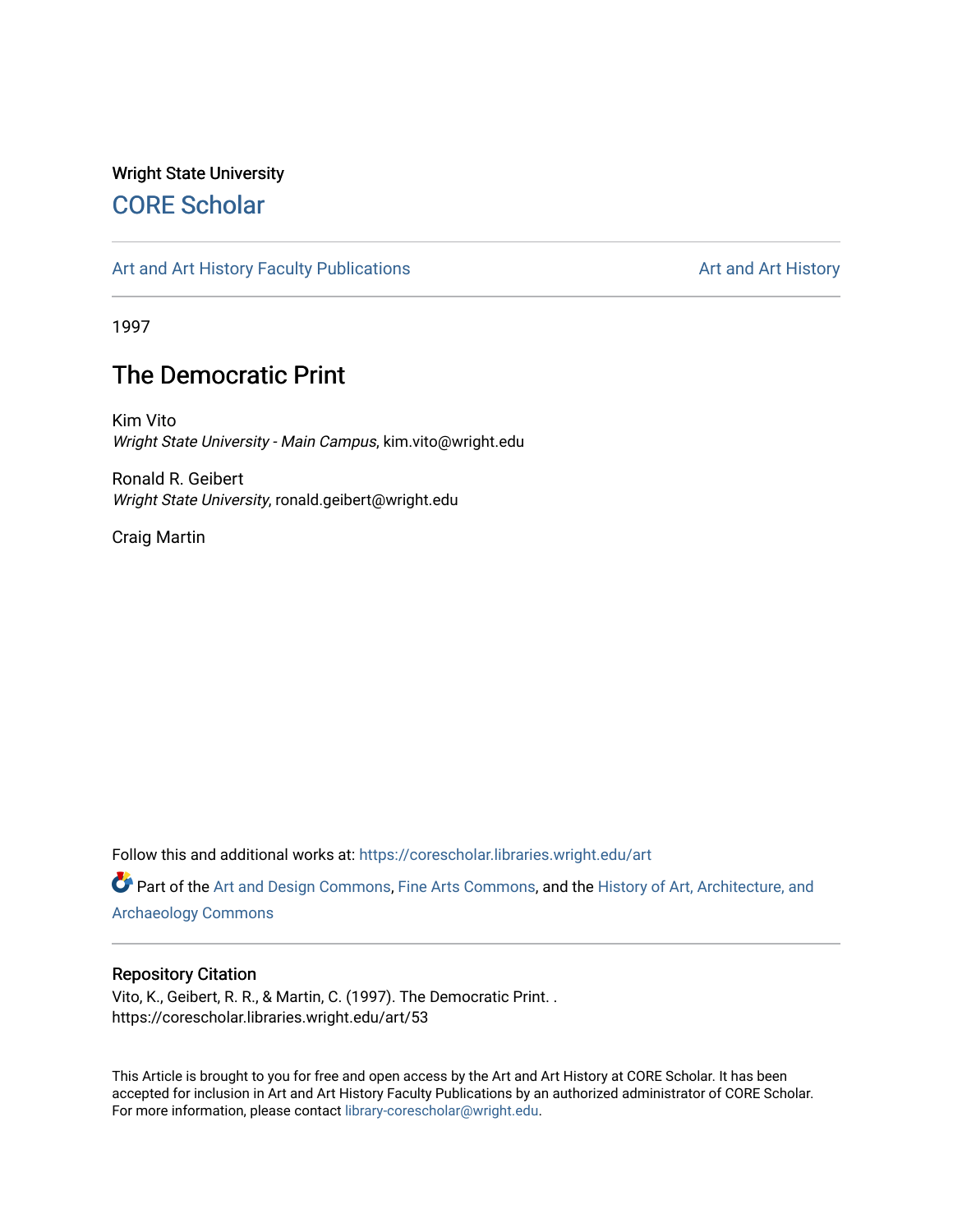## home

## **THE DEMOCRATIC PRINT SAMPLES**



**Charles Cave**, American Dream, 1992



**Kate Borcherding**, A.A. Spider Palm, 1993



**Matthew Lawrence**, Red Head, 1995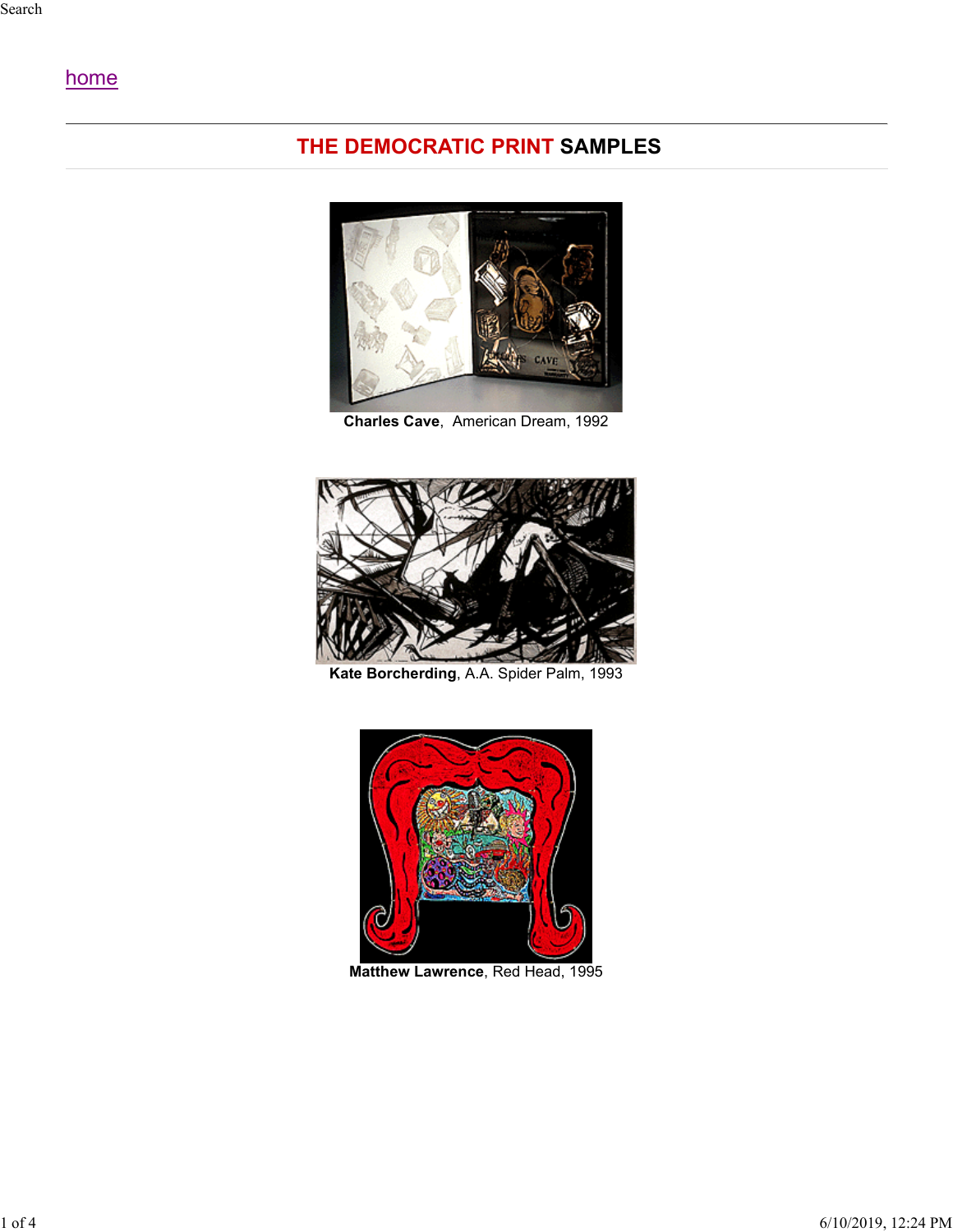

**Adrienne Day**, Lucent Passage, 1995



**Sarojini Jha Johnson**, Six Frogs, 1989





**Hillary Lorenz**, Red Thesis Sequence, 1994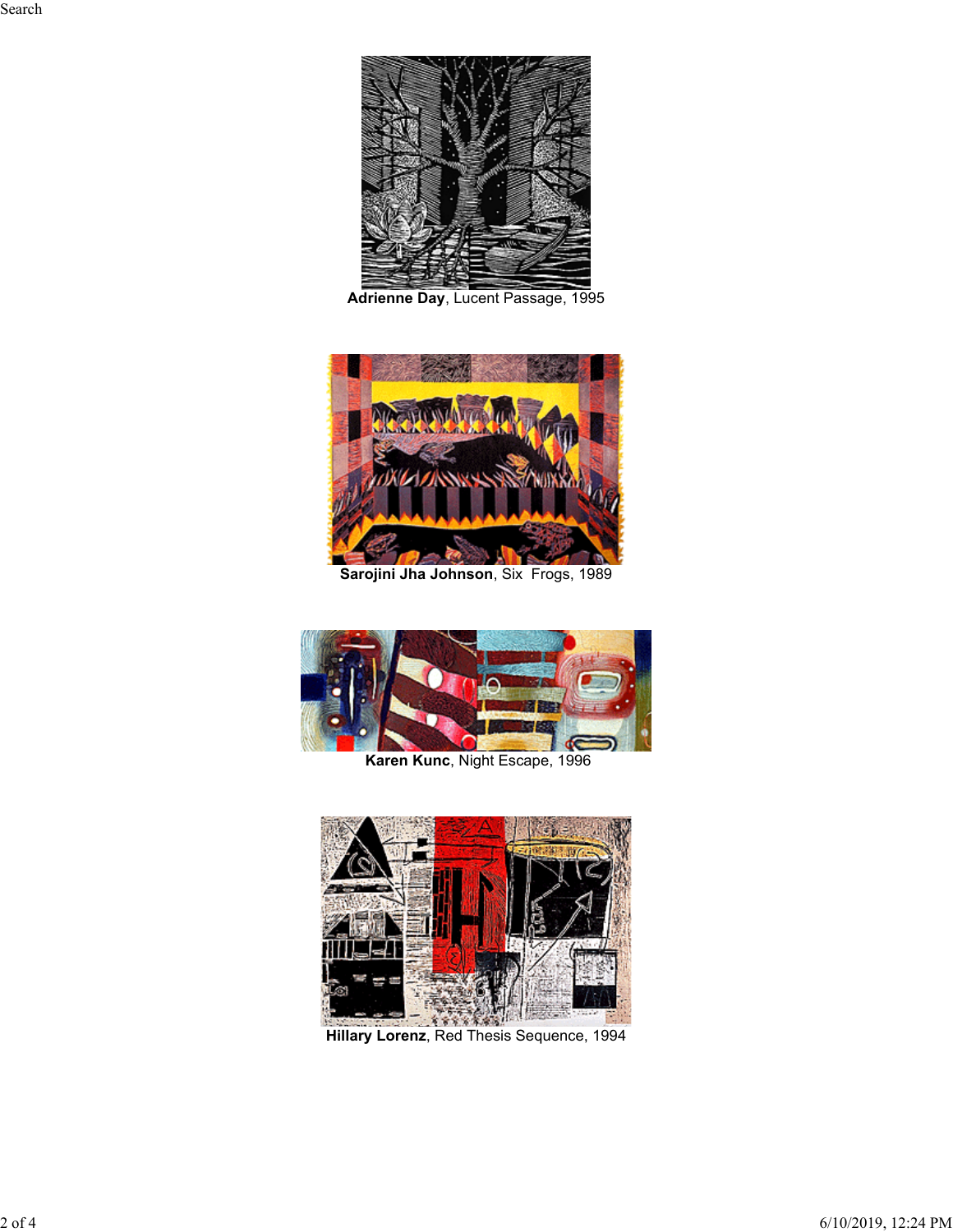

**Nancy Palmeri**, Coniglio, 1995





**Roxanne Sexauer**, Three to Tango, 1995



**Laura Smith**, Doctor, 1993